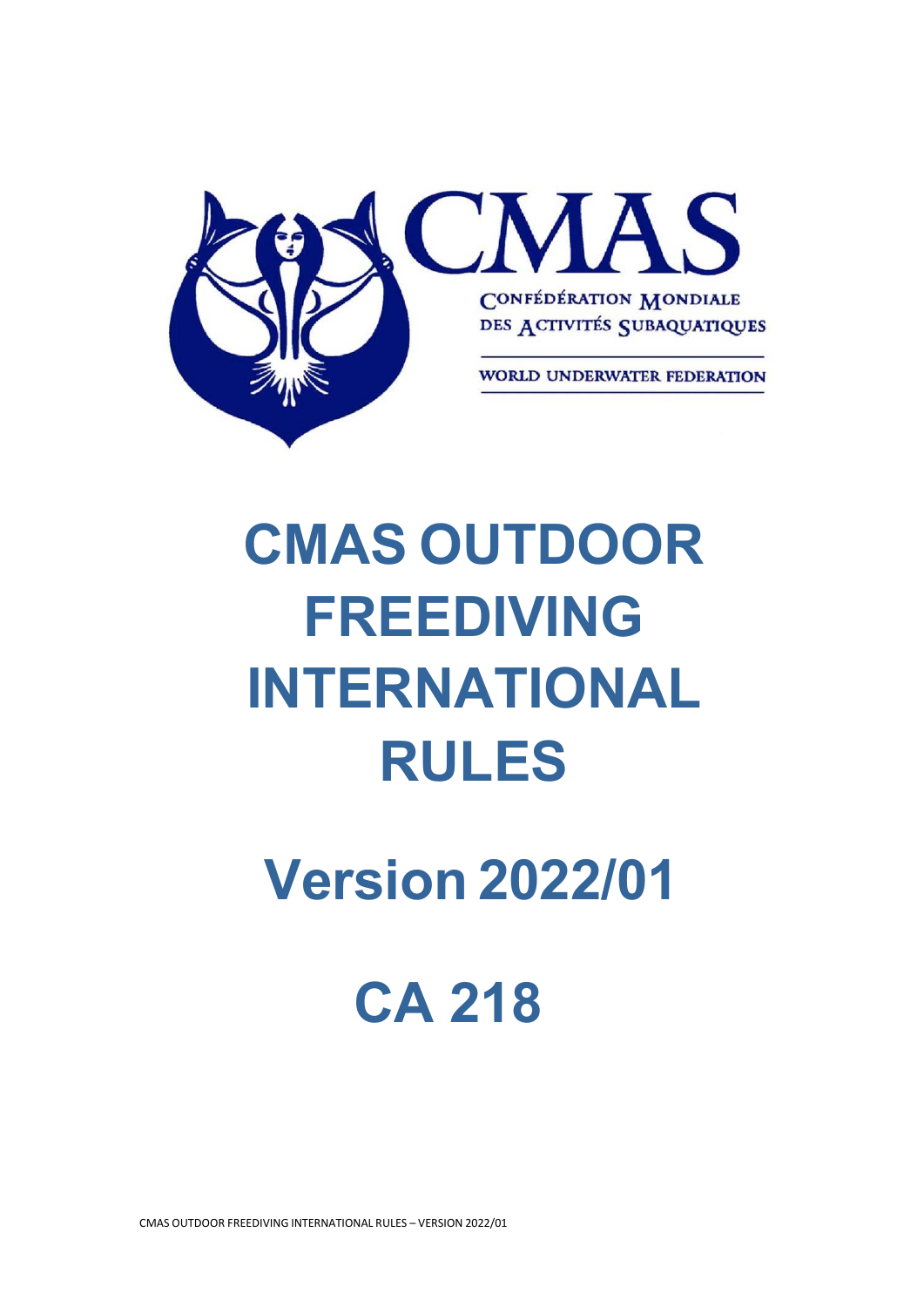

## **CONTENTS**

 $\overline{2}$ 

| 1.1                                                                            |  |
|--------------------------------------------------------------------------------|--|
|                                                                                |  |
|                                                                                |  |
|                                                                                |  |
|                                                                                |  |
|                                                                                |  |
|                                                                                |  |
|                                                                                |  |
|                                                                                |  |
|                                                                                |  |
|                                                                                |  |
|                                                                                |  |
|                                                                                |  |
|                                                                                |  |
|                                                                                |  |
|                                                                                |  |
|                                                                                |  |
| 1.2.1                                                                          |  |
| 1.2.2                                                                          |  |
| 1.2.3                                                                          |  |
| 1.2.4                                                                          |  |
| 1.3.5                                                                          |  |
| 1.4.3                                                                          |  |
| 1.4.4                                                                          |  |
| 1.4.5                                                                          |  |
| 10. 1.4.6 Pick-up of the Depth Marker and the Measurement of the Performance10 |  |
|                                                                                |  |
|                                                                                |  |
|                                                                                |  |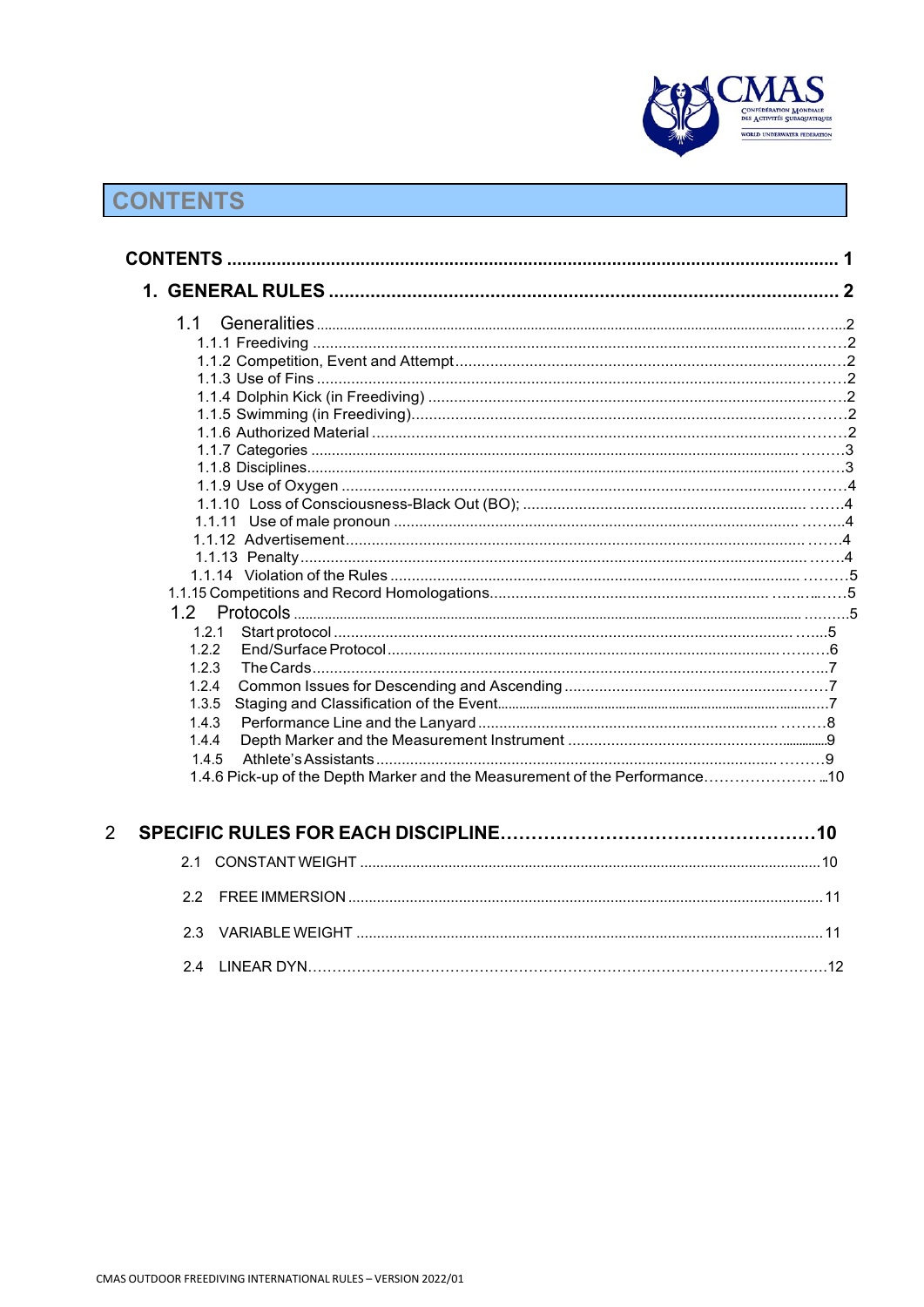

### **1. GENERAL RULES**

#### 1.1 Generalities

#### **1.1.1 Freediving**

The term "Freediving" designates a sporting event in "Apnea" where the athlete holds his breath while keeping his airways below the surface of the water.

#### **1.1.2 Competition, Event and Attempt**

The term **Competition** is used to describe a gathering of Freediving competitors, and may be divided into several disciplines.

The term **Event** indicates each of the contests making up a competition.

The term **Attempt** designates a single effort of the athlete.

**Performance** is the result of the athlete's attempt in depth, measured in meters or feet.

#### **1.1.3 Use of Fins**

**1.1.3.1** The athlete may use a monofin or bi-fins (except in no-fin events).

**1.1.3.2** When fins are used, they must be powered only by the muscular power of the athlete, without use of any mechanism, even if the latter is activated by the muscles.

**1.1.3.3** In bi-fins events, it is not only the fins that matter, but also the swimming style: no dolphin kick is allowed except for one (one cycle up and down) in the 3-meter zone of the turning zone.

#### **1.1.4 Dolphin Kick (in Freediving)**

**1.1.4.1** A kick in which the legs move up and down together. The up and down motion constitutes one cycle.

#### **1.1.5 Swimming (in Freediving)**

**1.1.5.1** Propelling oneself through water using movements of the limbs.

#### **1.1.6 Authorized Material**

- **1.1.6.1** Mask, goggles or fluid goggles.
- **1.1.6.2** Nose clip.
- **1.1.6.3** Diving suit.
- **1.1.6.4** Watch/dive computer
- **1.1.6.5** A lanyard to be homologated before the attempt by the Judge.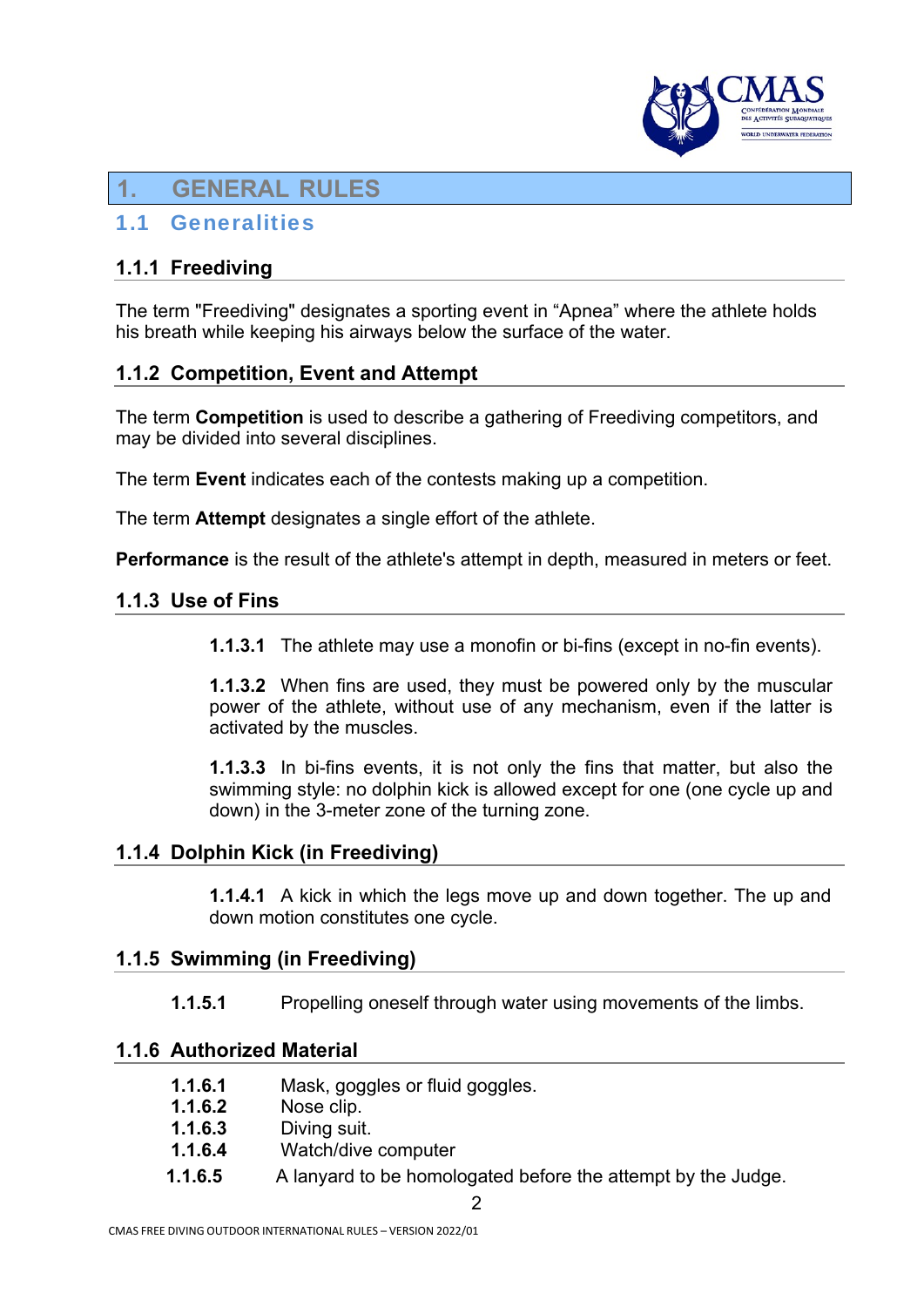

**1.1.6.6** Dive computers/watches: The organization will provide one official depth gauge. It should be placed on the wrist and personal ones can be placed anywhere on the body.

**1.1.6.7** The athletes may use their personal weight system. If weight is used, the athlete must use it with a quick release system and it must be worn over his clothing. In no case are the athletes allowed to have weights hidden under their clothing.

#### **1.1.7 Categories**

**1.1.7.1** Official competitions are organized for men and/or women. The senior category corresponds to ages 18 to 49. Athletes who are at least 50 years old belong to the master's group, which is further subdivided into categories 50-54, 55-59, 60-64, 65-70 and over 70. Master athletes may, if they wish, compete in the senior's category. If a master athlete improves a masters' record while participating in the senior category this is recognized as a master's record. The age of an athlete is obtained by subtracting the year of birth from the year of the season. For example, in 2022 an athlete born in 2005 is (2022-2005=17) junior. An athlete born in 1963 (2022-1963=59) belongs to the 55-59 master's group.

#### **1.1.8 Disciplines**

#### **1.1.8.1 Constant Weight**

The Constant Weight **CWT** is a discipline where the athlete must cover the vertical distance in apnea down to the declared depth without any change in his weight during the whole attempt with or without fins. The event takes place in open water (sea or freshwater) and the use of fins (bi-fins and monofin/bi-fins as separate competitions) or without fins depends on the type of the competition.

#### **1.1.8.2 Free Immersion**

Free Immersion **FIM** is a discipline where the athlete must cover the vertical distance in apnea to a declared depth without fins.

The event takes place in open water (sea or freshwater) and the athlete is allowed to pull on the Performance Line.

#### **1.1.8.3 Variable Weight**

Variable Weight **VWT** is a discipline where the athlete must cover the vertical distance in apnea down to the declared depth with a guided ballast device and return back with his own power, leaving the ballast at depth.

The event takes place in open water (sea or freshwater) and use of fins (bi-fins and monofin/bi-fins as separate competitions) or without fins, depends on the type of attempt.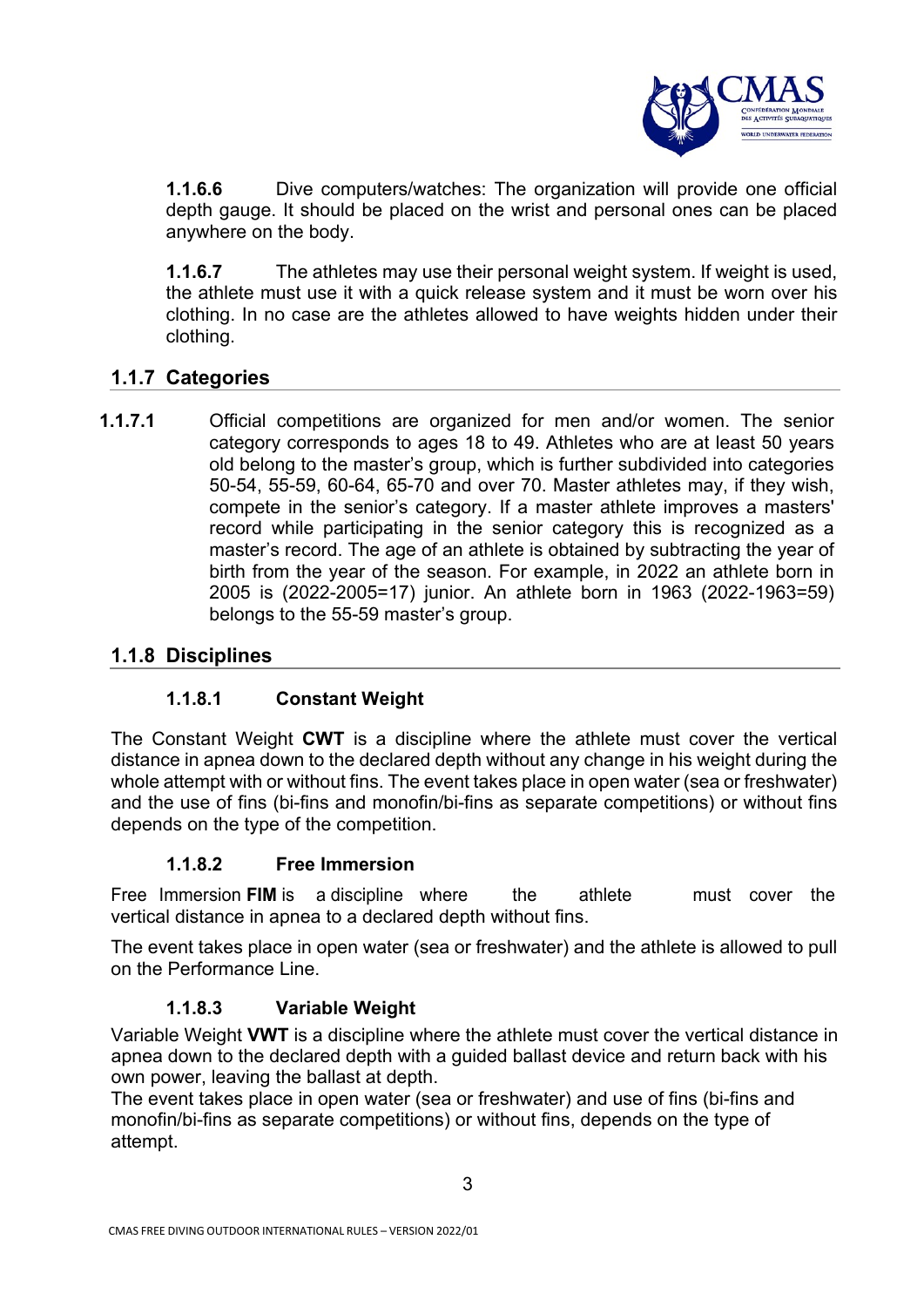

#### **1.1.9 Use of Oxygen**

**1.1.9.1** The use of oxygen is strictly forbidden before the attempt. An athlete who has been declared guilty of the use of oxygen or of a gas mixture with oxygen excess compared to ambient air will be immediately disqualified and will be subject to suspension from participation in the CMAS competitions and championships for a period which will be defined by the Confederation.

**1.1.9.2** The divers who dive beyond -70 meters will have the permission to use the oxygen tank provided by the organizations after the performance. The use of oxygen is limited to after the performance, at the surface, or maximum -5 meters, for 5 min.

#### **1.1.10 Loss of Consciousness-Black Out (BO);**

**1.1.10.1** If the athlete can not complete the Surface Protocol in 20 seconds or needs assistance, the athlete will be disqualified.

**1.1.10.2** In case of Loss of Consciousness/Black Out at the surface, the athlete will be disqualified and has to be examined by the doctor to be able to continue the competition the next day(s).

**1.1.10.3** In case of underwater black out, the athlete will be disqualified and he will not be allowed to compete the next day. The athlete must be checked and have approval from the doctor to continue the competition. Doctors' approval is needed for any other kind or problems during or after dive such as lung-trachea squeeze ear problems and any kind of dysbaric injuries or problems.

#### **1.1.11 Use of male pronoun**

**1.1.11.1** The male pronoun will be used throughout, solely in order to avoid awkward formulations. All persons participating in a competition, in any role, may be of either sex.

#### **1.1.12 Advertisement**

**1.1.12.1** For all competitions and international championships, advertising on the fins and mask is authorized without restriction.

Advertising is also allowed on the clothing, but nevertheless it should be clear that when international championships take place, athletes are obliged to present themselves for ceremonies in the official apparel of their national team.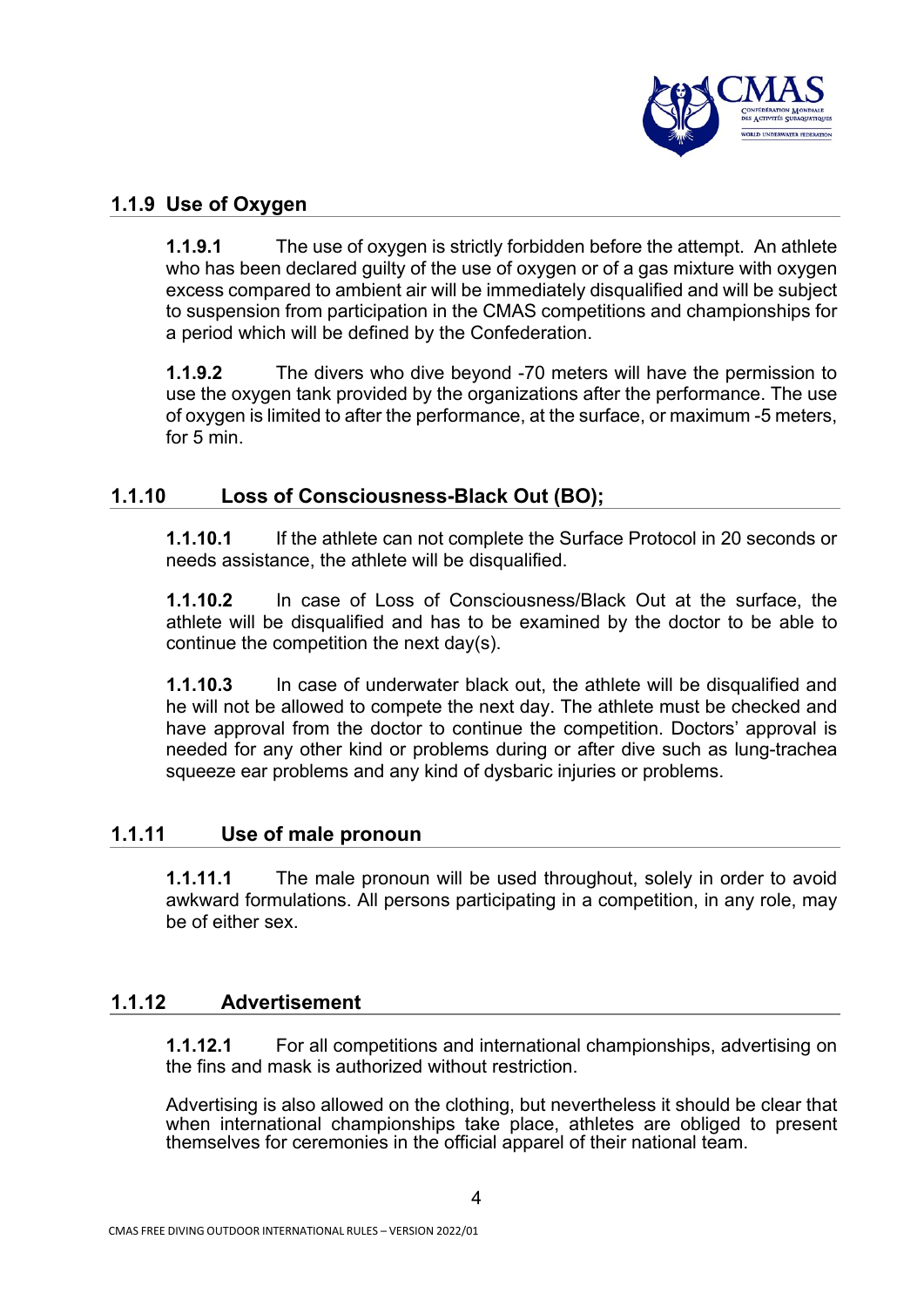

#### **1.1.13 Penalty**

**1.1.13.1** Whenever a rule is violated in a way precisely defined in the corresponding articles a general penalty is applied. The general penalty consists of subtracting one meter from the performance realized by the athlete. In the case of an early turn, one meter additional penalty is applied for each meter missing from declared depth.

#### **1.1.14 Violation of the Rules**

**1.1.14.1** The violation of rules leads to disqualification from the event unless otherwise (penalty or general penalty) specified in a corresponding article.

#### **1.1.15 Competitions and Record Homologations**

**1.1.15.1** Competitions and record homologations are subject to the latest versions of "Procedures of Championships" and "Contract for Record Attempts" documents available on the CMAS website.

#### 1.2 Protocols

#### **1.2.1 Start Protocol**

**1.2.1.1** The athletes admitted to the competition must be present one hour prior to their top time at the boat or a place defined by the main judge such as in the warm-up area, which is situated near the competition area.

**1.2.1.2** 45 minutes before their start, they must be at the disposal of the Warm-up Judge who will inform the Starting Judge.

**1.2.1.3** In the period of the last 45 minutes prior his start, the athlete is allowed to go into the water.

**1.2.1.4** The athletes will start every 8 (eight) minutes minimum.

**1.2.1.5** In the case of the existence of several competition lines at the same time, the starts of the attempts must take place at shifted time intervals.

**1.2.1.6** The attempt begins when the starter informs the athlete to go to the starting point. The athlete will have three minutes to prepare himself to start the dive.

**1.2.1.7** He will be reminded of the time by the starter:

- Last 3 minutes / 2 minutes / 1.5 minutes / 1 minute / 30s / 20s / 10s / 5, 4, 3, 2, 1 / Top Time / +10s / +20s / +25, 26, 27, 28, 29, 30.
- The athlete can start from Top Time to +30s (30s window). If the airways are not in the water at the count of +30s, he will be disqualified.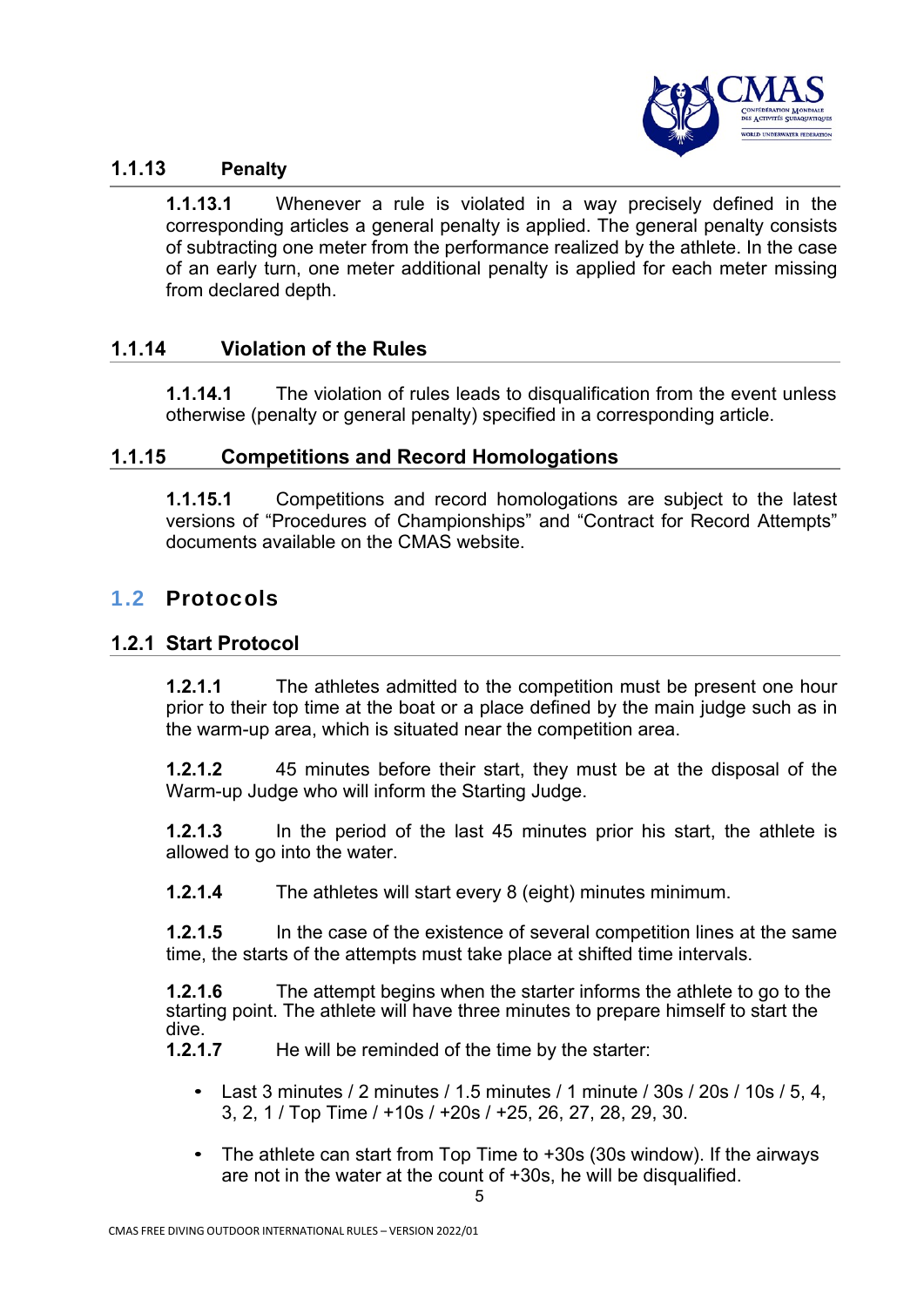

**1.2.1.8** The countdown must be announced in English in international competitions.

**1.2.1.9** The athlete is not allowed to start before the "Top Time".

**1.2.1.10** For any discipline, the athlete can put his mouth under the water and can exhale or not, several times during warm up.

#### **1.2.2 End/Surface Protocol**

**1.2.2.1** At the end of the attempt, upon returning to the surface, during the count of 20 (twenty) seconds after the exit, the athlete must complete the Surface Protocol (give the OK Sign, the conventional underwater signal of two fingers making a circle) in the direction of the Chief Judge

**1.2.2.2** The athlete must stay afloat grabbing the rope and keep his head above the surface. The airways and equivalent level of the sides of the head (roughly around the middle of the ears) and continuing a line around the back of the head must be over the water's surface. If there is a wave, the decision is determined by the judge.

**1.2.2.3** For the Surface Protocol in CMAS International Competitions, there has to be a Chief Judge (assigned by CMAS), or Assistant Judge (assigned by CMAS to assist).

**1.2.2.4** The judges will be present and give the final decision on the attempt within 3 (three) minutes after the completion of the attempt. If it is technically impossible to reach a decision within three minutes, the Judge may decide to give the decision at the end of the current competition, so as not to disrupt the competition's timing.

**1.2.2.5** The athlete will complete the Surface Protocol in the direction of the boat or platform where the judges are.

**1.2.2.6** The athlete can talk during the protocol.

**1.2.2.7** The assistant of the athlete is not allowed to be in the area until the surface protocol is finished.

**1.2.2.8** If the athlete is touched by people from the organization accidentally, the decision on whether this act is help or not, will be made by the Chief Judge.

**1.2.2.9** Video arbitration is mandatory for international championships.

**1.2.2.10** People around must remain calm and silent during athlete's surface protocol and recovery. In violation of this, the decision is up to the Chief judge, and he can suspend the people/team members from the competition area.

**1.3.2.12** Any kind of screaming or help from the athlete's national delegates, coaches or team members leads to the disqualification of the athlete.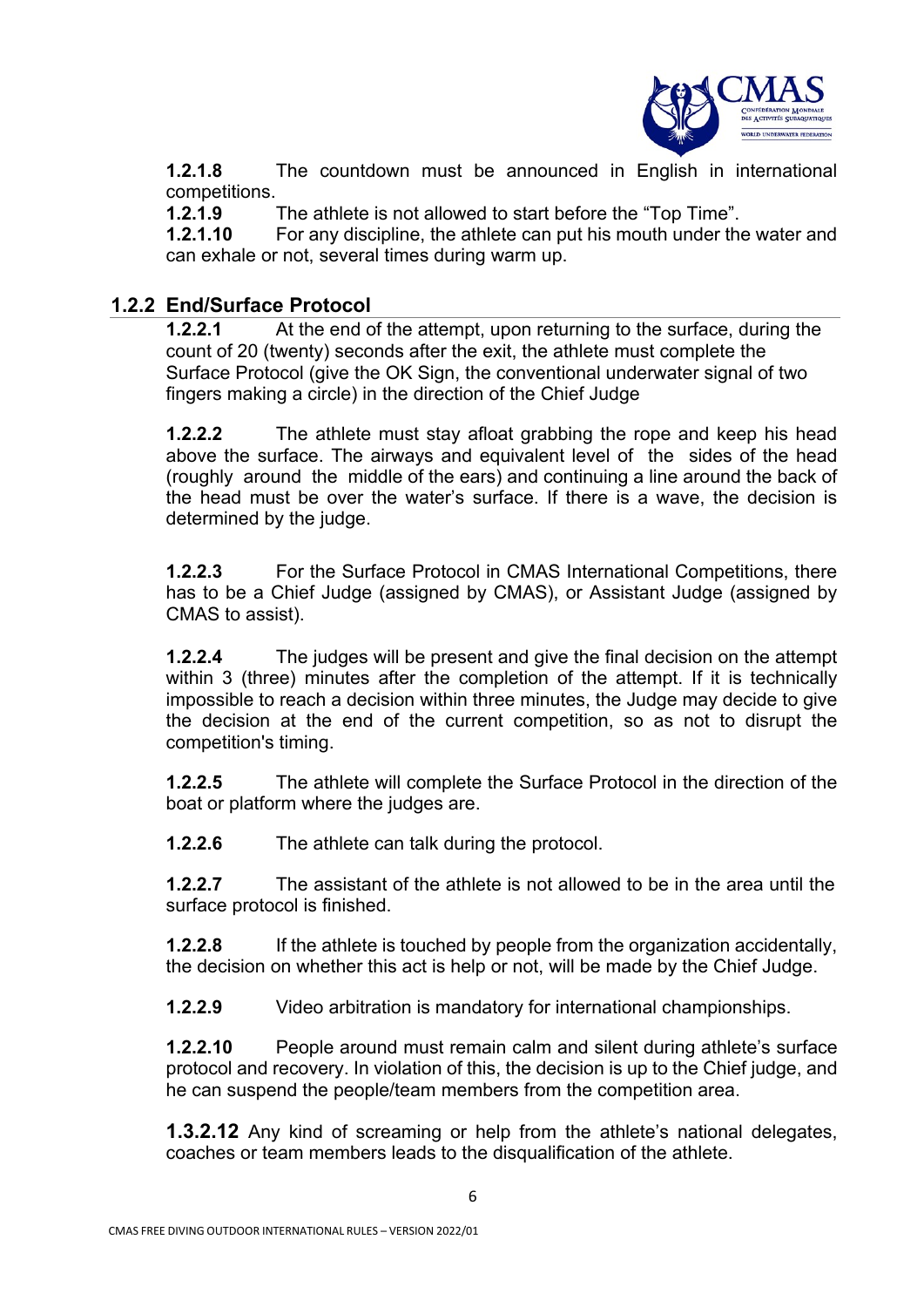

#### **1.2.3 The Cards**

The meaning of the cards is as follows:

- If everything is ok, the Judge will show the athlete a white card and the attempt is validated.
- If a yellow card is shown, this means something may have gone wrong there may be a penalty or DQ issue and the athlete has to wait in the competition zone and judge will deliberate. The judges have maximum 3 (three) minutes to give the final decision. If these 3 (three) minutes are not enough then they can give decision at the end of the competition.
- If a red card is shown, the performance is not validated (DQ).
- World, Continental and National records are valid only with white card

#### **1.2.4 Common Issues for Descending and Ascending**

#### **1.2.4.1 Descent**

**1.2.4.2** The athlete's weight may never be abandoned by the athlete during the whole attempt.

**1.2.4.3** The descent is vertical and straight along the Performance Line.

#### **1.2.4.4 Ascent**

**1.2.4.5** The ascent starts from the point on the Performance Line where the athlete has taken the distance marker. At the end of the attempt, back on the surface, the athlete must complete the Surface Protocol.

**1.2.4.6** The athlete must not be helped or touched for any reason before he completes the attempt, unless he is in difficulty.

**1.2.4.7** Grabbing of the line during the dive is not allowed except in the three-meter turn zone, or in the FIM discipline.

#### **1.3.5 Staging and classification of the event**

**1.3.5.1** The start list will be made depending upon competition needs, keeping in mind the environmental conditions, safety recommendations, and media requests. The CMAS delegate, Chief Judge, Safety Chief and organizer will cooperate to create the start list.

**1.3.5.2** At world and continental competitions, the program of disciplines will be as follows:

Day 1 CWT Day 2 FIM Rest day Day 3 CNF Day 4 CWT BIFINS -7-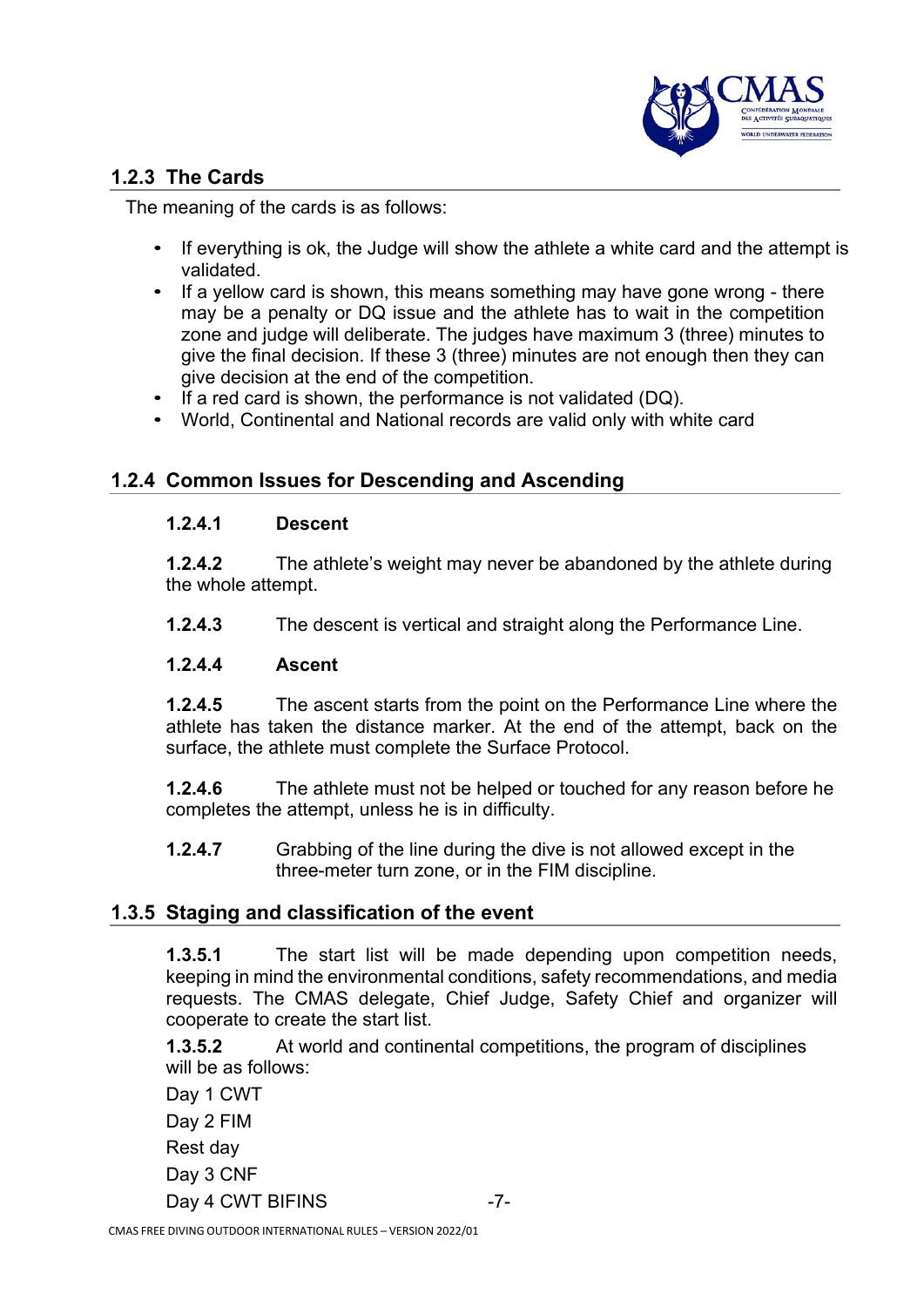

**1.3.5.3** All the competitors will make one attempt. At the end of this stage, a classification is established and made public.

**1.3.5.4** In the case of a tie, the athletes will be classified "ex aequo"

**1.3.5.5** In case of declaration of the same depths, the Chief Judge will do a drawing between athletes having declared the same depth in order to arrange the order.

#### **1.4.3 Performance Line and the Lanyard**

**1.4.3.1** The diving Performance Line must be weighted in such a way that it remains as vertical as possible, with sufficient weight to guarantee total stability and verticality in accordance with the conditions of the marine meteorology (such as waves, currents, tides, etc.).

**1.4.3.2** The Performance Line is expected to be marked.

The marking of the performance line will be standardized. Places of the marks, beginning from the bottom:

- At 3 m., one thick mark
- Until 10 m. and at 10 m. one black thin (normal tape thickness) mark
- At 20 m. two black marks
- At 30 m. three black marks
- At 40 m. four black marks
- At 50 m. one thick red mark
- At 60 m, one thick red and one black mark
- And so on and so forth
- At 100 m. two thick red marks
- At 110 m. two thick red and one black mark
- And so on and so forth...

**1.4.3.3** At the end of the line, before the weight, the line must have a stopper or something similar in order to stop the lanyard at 1.5 (one and a half) meters from the distance marker to be taken by the athlete.

**1.4.3.4** The Performance Line must be positioned according to the depth declared by the athlete and a Lanyard with maximum of 1.2-meter length connected to it.

**1.4.3.5** The control of the lanyards will be done by the Judges before the competition by marking it in an appropriate way (a special tape and/or signature).

**1.4.3.6** If the Lanyard is removed for any reason, the athlete is disqualified, except in the case where there is a serious situation/problem with the lanyard. This should be proven beyond all doubt by video recording.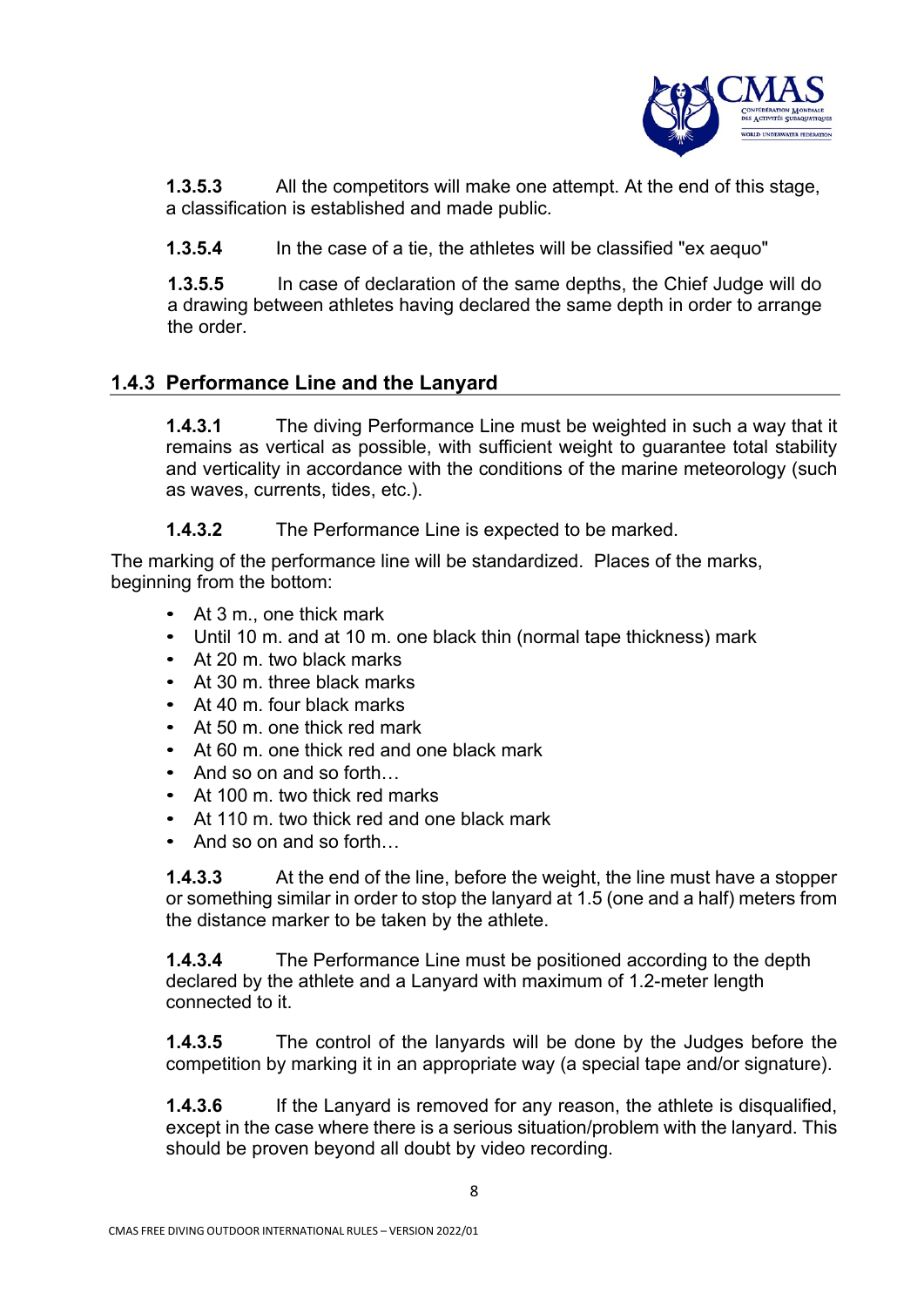

**1.4.3.7** The line is part of a simple mechanical structure (counter ballast) which in case of accidents allows the person to be recovered in a short time and with an adjustable surfacing speed, without the need to use other divers. That system can have a manual or an automatic release mechanism. The order to pull up the line is given by the Safety Chief on indications provided by the cameras, by the Depth Judges and the chronometric time declared by the athlete.

**1.4.3.8** Another line could be installed near the main line, where a robot or an array of cameras are fixed in such a way as to cover the entire path of the athletes.

**1.4.3.9** The athletes shall be attached to the Performance Line with a Lanyard. A maximum 1.2-meter (one meter and 20cm) length lanyard is connected to the Freediver and at the other end, a large size clip ring that runs along the Performance Line.

#### **1.4.4 Depth Marker and the Measurement Instrument**

**1.4.4.1** A Depth marker(tag) must be available for each competitor.

**1.4.4.2** The depth marker (to be retrieved by the athlete) will be attached at the bottom of the Performance Line with a cloths-peg or connected by Velcro which can be easily ripped by the athlete.

**1.4.4.3** The depth marker must be taken by the athlete from the end of the Performance Line in order to indicate the distance reached.

**1.4.4.4** In case of failure to recover of the depth marker, the depth recorded will be the one shown on the official depth gauge that the athletes wear on their wrist. The failure to recover the depth marker will lead to a general penalty.

#### **1.4.5 Athlete's Assistants**

**1.4.5.1** The athlete can have only one assistant in the warm-up area until the call of last three minutes. After the athlete starts the dive, the assistant will leave the competition area but can stay in the warm-up area or within the area that Chief Judge defined in the technical meeting.

**1.4.5.2** If the assistant stays in the competition area, the judge will warn the assistant one time only. If he continues to stay in the competition area this violation leads to a general penalty to the athlete.

**1.4.5.3** Only the Chief Judge can allow the team representative to intervene in case of a technical problem.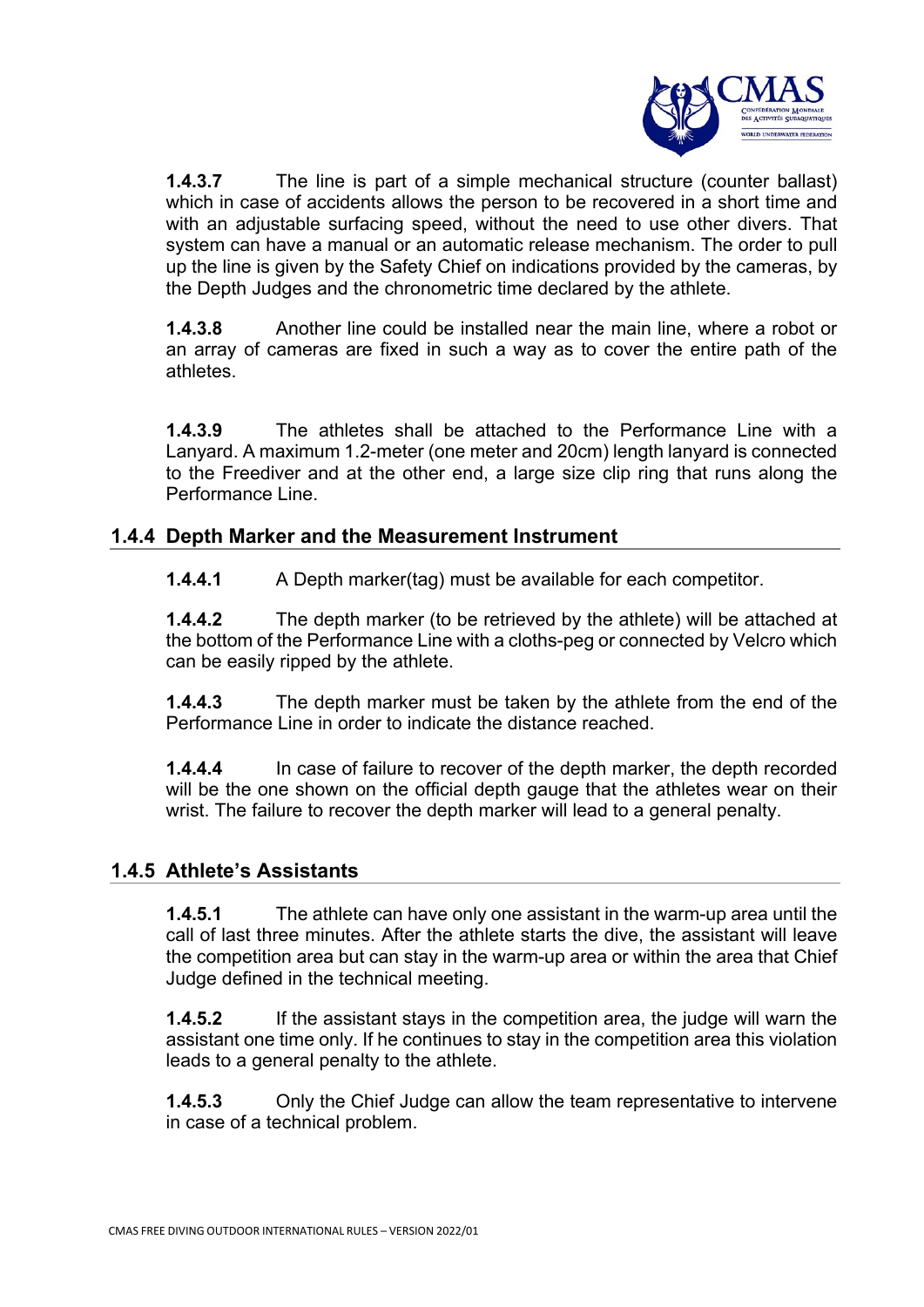

#### **1.4.6 Performance Measurement**

**1.4.6.1** When the athlete reaches the end of the Performance Line, in the turn zone, he can hold the rope and take the depth marker. Holding and pulling is allowed in the turn zone which is one and half meters below and one and half meters above the stopper (a total of 3 meters).

**1.4.6.2** The final measurement of the depth will be the declared if the athlete has the marker. If the athlete turns earlier than the declared depth, the recorded depth will be the depth of the official depth gauge minus penalties.

**1.4.6.3** If the athletes recover the depth marker, the final performance is equal to the depth declared.

#### **1.4.6.5**

If the depth reached (DR) is smaller than the depth declared (DD) the performance depth will be given by DR minus (DD-DR). The penalty here is a distance penalty equal to one meter penalty for each missing meter. Final Performance = Depth Reached – Distance Penalty – General Penalty e.g.  $D\bar{D}=100$ DR=90 (DD-DR) is (100-90) = 10 meters Final performance: 90-10 (distance penalty) - 1 (general penalty) = 79 meters

At the technical meeting, the athlete must provide the target depth declaration and the total time of his performance. The time is important for the safety of the athlete and the organization of the safety team.

### 2. SPECIFIC RULES FOR EACH DISCIPLINE

#### 2.1 CONSTANT WEIGHT

#### **2.1.1 Descent**

**2.1.1.1** The athlete must descend without holding or pulling the rope except in the 3-meter turn zone.

**2.1.1.2** In an early turn, the athlete can grab and pull the Performance Line just one time.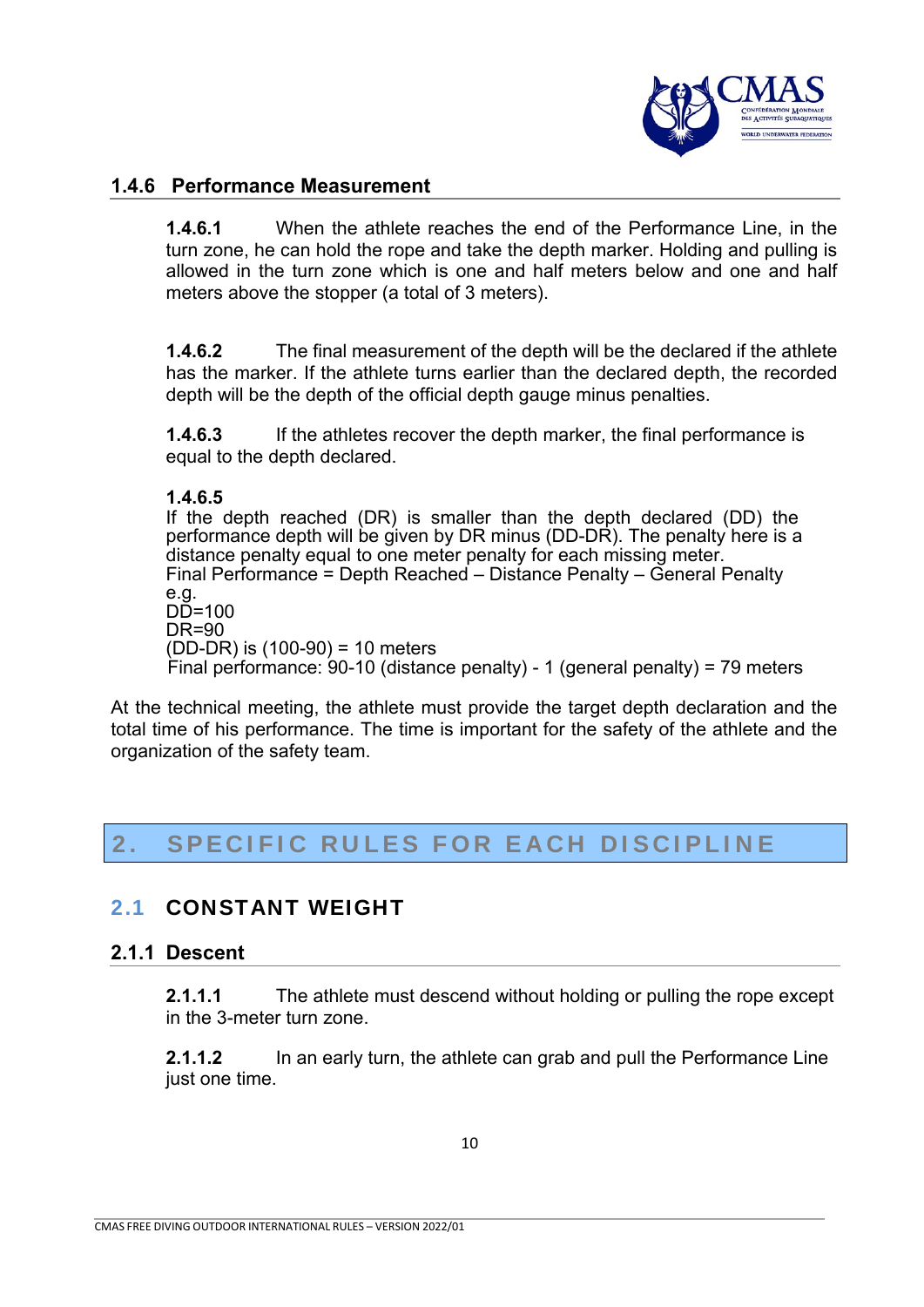

#### **2.1.2 Ascent**

**2.1.2.1** The athlete must ascend without helping himself by holding or pulling the rope except in the 3 (three) -meter turn zone.

#### 2.2 FREE IMMERSION

#### **2.2.1 Descent**

**2.2.1.1** The athlete may descend with or without holding or pulling the rope.

#### **2.2.2 Ascent**

**2.2.2.1** The athlete may ascend with or without holding or pulling the rope.

#### 2.3 VARIABLE WEIGHT

#### **2.3.1 Guided Ballast Device**

**2.3.1.1** The Guided Ballast Device is the device used to transport the athlete to the goal depth. This device must attain its downward movement under its own weight. The device must run along the Performance Line. Its design is free, left to the organization and can be released by the athlete during descent.

#### **2.3.2 Descent**

**2.3.2.1** The descent is vertical and straight along the rope with the guided ballast device and that device can be released (abandoned) by the athlete during descent.

**2.3.2.2** The athlete must start to dive where the guided ballast device and his body are partially, to any extent, immersed in the water immediately prior to initiating the descent.

**2.3.2.3** The athlete must descend without holding or pulling on the rope.

#### **2.3.3 Ascent**

**2.3.3.1** The ascent starts from the point on the Performance Line where the device reaches the target point.

**2.3.3.2** The athlete may ascend by helping himself by holding or pulling the rope if without fins, and must not hold or pull the rope with fins (mono/bi-fins or bifins).

**2.3.3.3** In an early turn, he can grab and pull the Performance Line just one time.